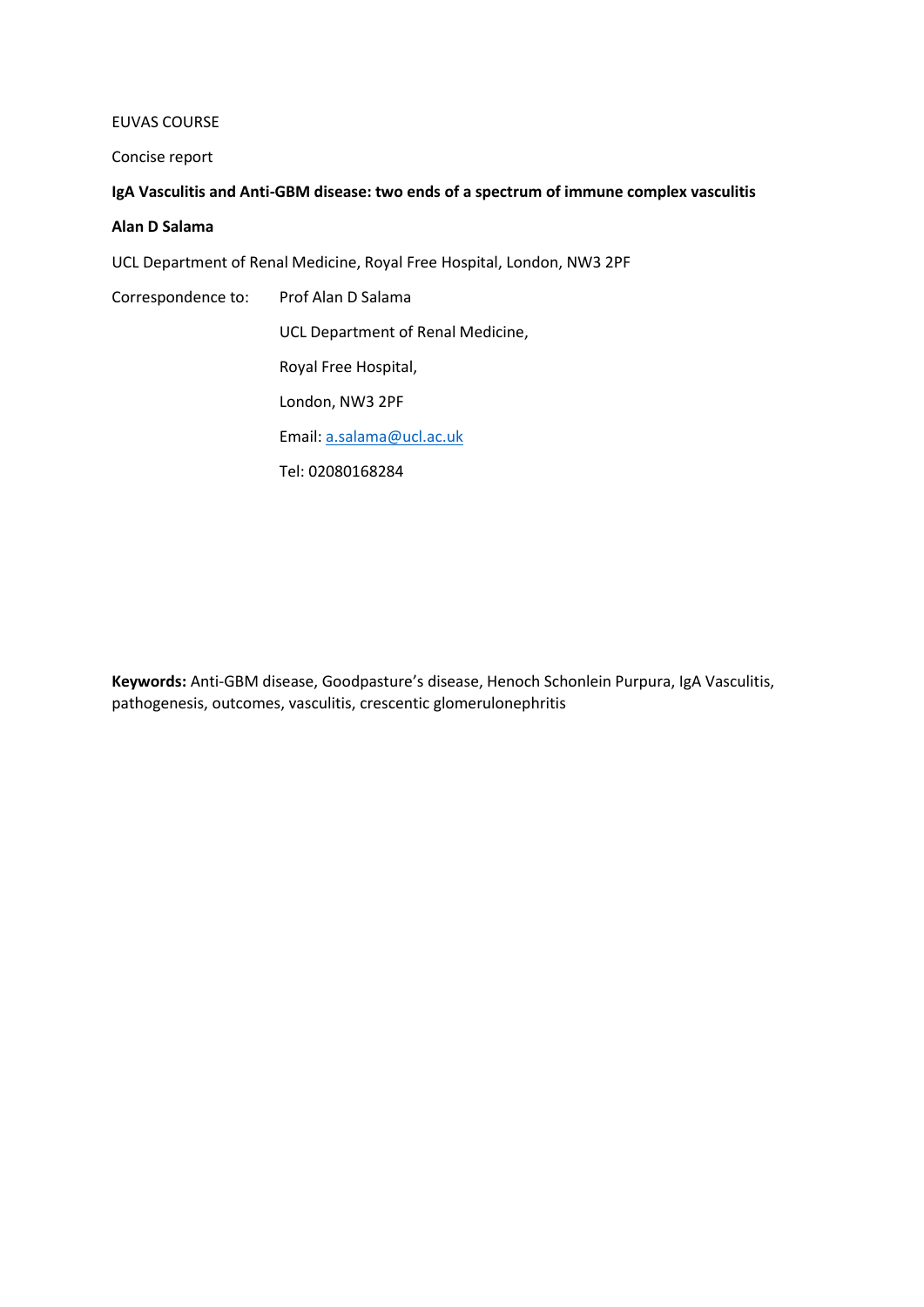### **Key messages:**

- 1. IgAV and anti-GBM vasculitidies cause glomerular crescent formation and may lead to ESRD despite therapy.
- 2. IgAV may be benign in children but causes increased mortality and morbidity in adults.
- 3. Clinical trials to define optimal management of IgAV and more rapidly acting therapies in anti-GBM disease are needed.

### **Abstract:**

Two immune complex vasculitidies, IgA vasculitis (IgAV) and anti-GBM disease represent polar extremes with regards our understanding of disease pathogenesis, standardised management protocols and outcomes. This report compares our current approach to these uncommon entities in adults.

Both diseases demonstrate degrees of small vessel necrosis and glomerular crescent formation. IgAV has an antibody response directed against unknown antigens, is often treated conservatively and has poorly studied long term renal outcomes. By contrast, anti-GBM disease presents with rapidly progressive glomerulonephritis and often results in end stage renal failure, despite intensive immunosuppression. Rarely some cases of anti-GBM disease may be IgA predominant and bind other  $\alpha$  chains present in the GBM, but their clinical course is as for other anti-GBM disease patients and not IgAV, suggesting that the antigenic target rather than the antibody subclass is the critical factor in determining disease outcome. However, both conditions are associated with increased mortality in adults and result in significant CKD and hypertension.

#### **Introduction**

Small vessel vasculitidies have been defined according to the updated Chapel Hill Consensus Criteria[1], which divide the conditions into those that are pauci-immune and generally associated with ANCA or those associated with immune complexes, such as IgA vasculitis(IgAV) (formerly Henoch Schonlein Purpura) or anti-GBM disease. These two immune complex associated vasculitidies share some common renal features such as the predominant capillary involvement, and in those with nephritis varied degrees of crescent formation, and segmental necrotising lesions. However, they are at the two extremes of a spectrum with regards the knowledge of their pathogenesis, how best to manage them and what to expect of their outcomes. While we have great understanding of the molecular basis of anti-GBM disease, we remain mostly ignorant of the processes leading to IgAV.

### **Pathogenesis**

The pathogenic basis of anti-GBM disease has been reviewed in detail recently[2-4]. The disease has strong HLA associations with both susceptibility and resistant genotypes, which are due to presentations of epitopes derived from the NC1 domain of  $\alpha$ 3 chain of type IV collagen ( $\alpha$ 3NC1(IV)) promoting inflammatory T helper or regulatory T cell subsets respectively[5]. Disease is rarely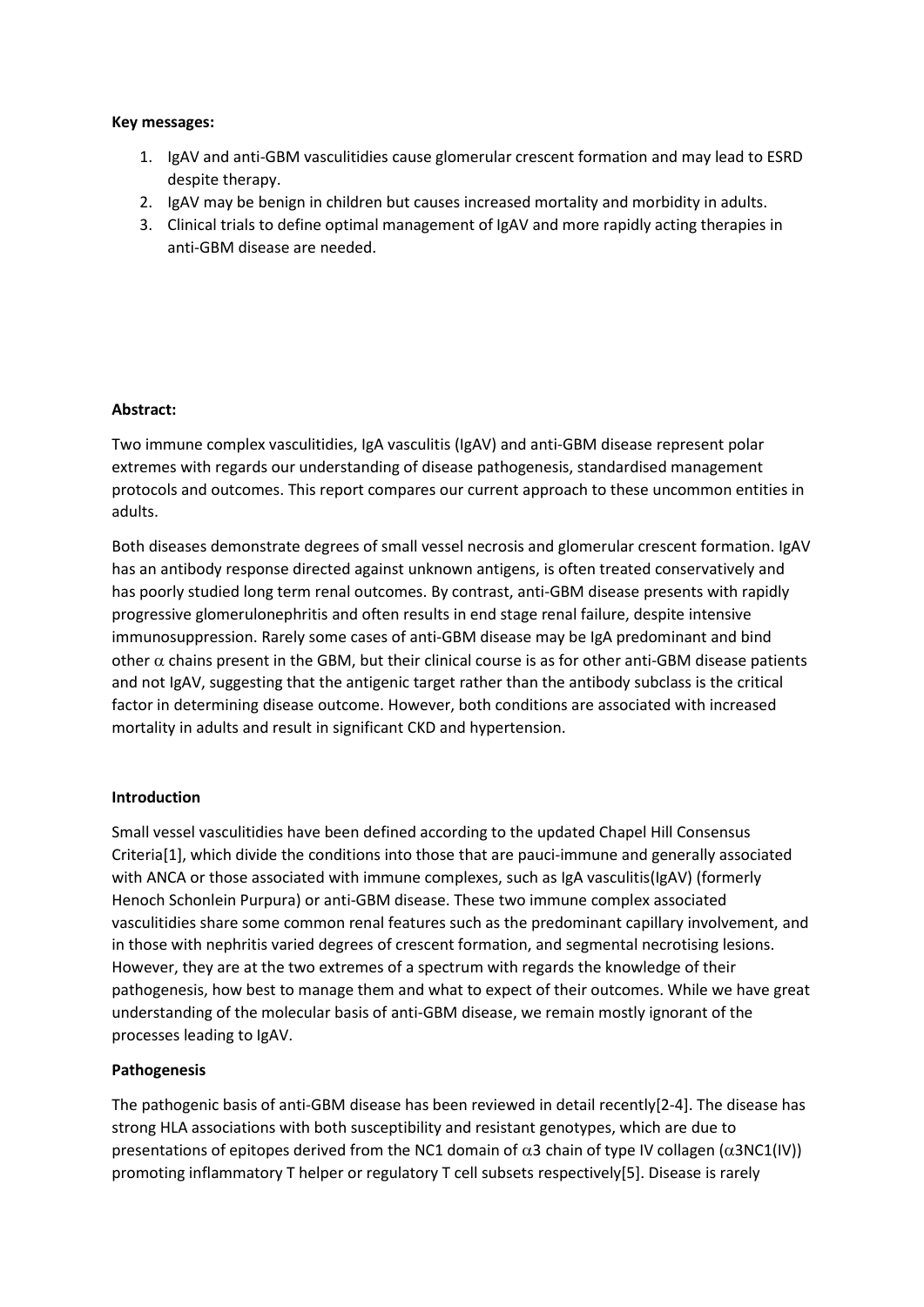relapsing, unlike other autoimmune diseases, due to re-establishment of a Treg population and possible sequestration of the autoantigen[6, 7]. Autoreactive antibodies directed towards the  $\alpha$ 3NC1(IV) can be measured in serum and form the basis of diagnostic assays, although peculiarities in presentation have resulted in rare cases of anti-GBM disease without detectable circulating antibodies using such conventional assays[8] and conversely, detectable anti-GBM antibodies that do not bind the native GBM[9], which remain less clearly explained phenomena. In addition, up to a third of patients with anti-GBM disease are ANCA positive, and the reason for this high rate of dual positivity remains uncertain. Finally, rare cases of IgA- anti GBM disease have been reported and these follow a rapidly progressive course, as for IgG- anti – GBM disease. The antigenic target of these molecules does not appear to be the classical  $\alpha$ 3(IV) NC1, but other  $\alpha$ (IV) chain molecules in the GBM[10].

By contrast the pathologic basis of IgA vasculitis is less clear-cut. Genetic studies have demonstrated susceptible HLA alleles and cytokines [11], some of which overlap with those implicated in IgA nephropathy. It is believed that there are additional similarities with IgA nephropathy in the susceptibility to disease due to an hypo-galactosylated hinge region of  $|gA_1|$  that act as neo- or cross reactive-epitopes allowing IgG anti-IgA antibodies to bind and promote immune complex deposition. In addition, these galactose deficient  $IgA_1$  molecules may bind soluble Fc $\alpha$  receptor, forming immune complexes whose levels correlate with more progressive kidney disease. However, there are differences in size of immune complexes between IgAN and IgAV as well as their composition( for example containing fibronectin), and there are higher levels of circulating IgE antibodies in IgAV, which may promote greater IL-8 production and neutrophil recruitment – leading to the endothelial damage[12]. Galactose deficient  $IgA_1$  molecules are found in glomeruli in IgA nephropathy and IgAV but not other glomerulonephritidies [13]. The subendothelial localisation of the IgG-IgA complexes permits aberrant leucocyte activation, GBM damage and ultimately capillary loop rupture with crescent formation. The targets of the IgA1 antibodies are uncertain. Abnormal T cell populations in IgAV have also been identified, such as CXCR3-expressing T cells which accumulate in the kidney and whose numbers correlate with renal damage assessed by proteinuria[14], as well as expanded T follicular helper cells and augmented levels of T cell cytokines such as IL17 and IL-4[15]. The renal pathological features in IgAV, classical- and IgA-mediated- anti-GBM disease are summarised in Table 2.

### **Diagnosis**

Establishing an early diagnosis of anti-GBM disease is not always straightforward, as there are often no or few preceding symptoms. Patients may present with non-specific symptoms of advanced renal failure or are found to have abnormal renal function or urinary abnormalities, and due to the rare nature of the condition, physicians often do not consider it as a diagnostic possibility, leading to frequent delays in diagnosis. Once considered, testing serum for the presence of anti-GBM antibodies is straightforward, but should always be considered an urgent test, as there are almost no situations (unless considered likely to be a false positive test , for example in the context of acute viral infection) where anti-GBM antibodies do not necessitate immediate treatment initiation. It should be remembered that the modern tests use recombinant  $\alpha$ 3(IV) antigen and test for IgG subclasses only, so detecting rare variants that have antibodies directed to  $\alpha$ 1(IV) or an IgA subclass or lack circulating antibodies would require renal biopsy.

IgA vasculitis may often present with a purpuric rash, which, in children, may lead to a clinical diagnosis, while in adults the wide differential diagnosis may require skin or renal biopsy to confirm the presence of deposited IgA. The presence of vasculitic lesions, on the skin or in the renal biopsy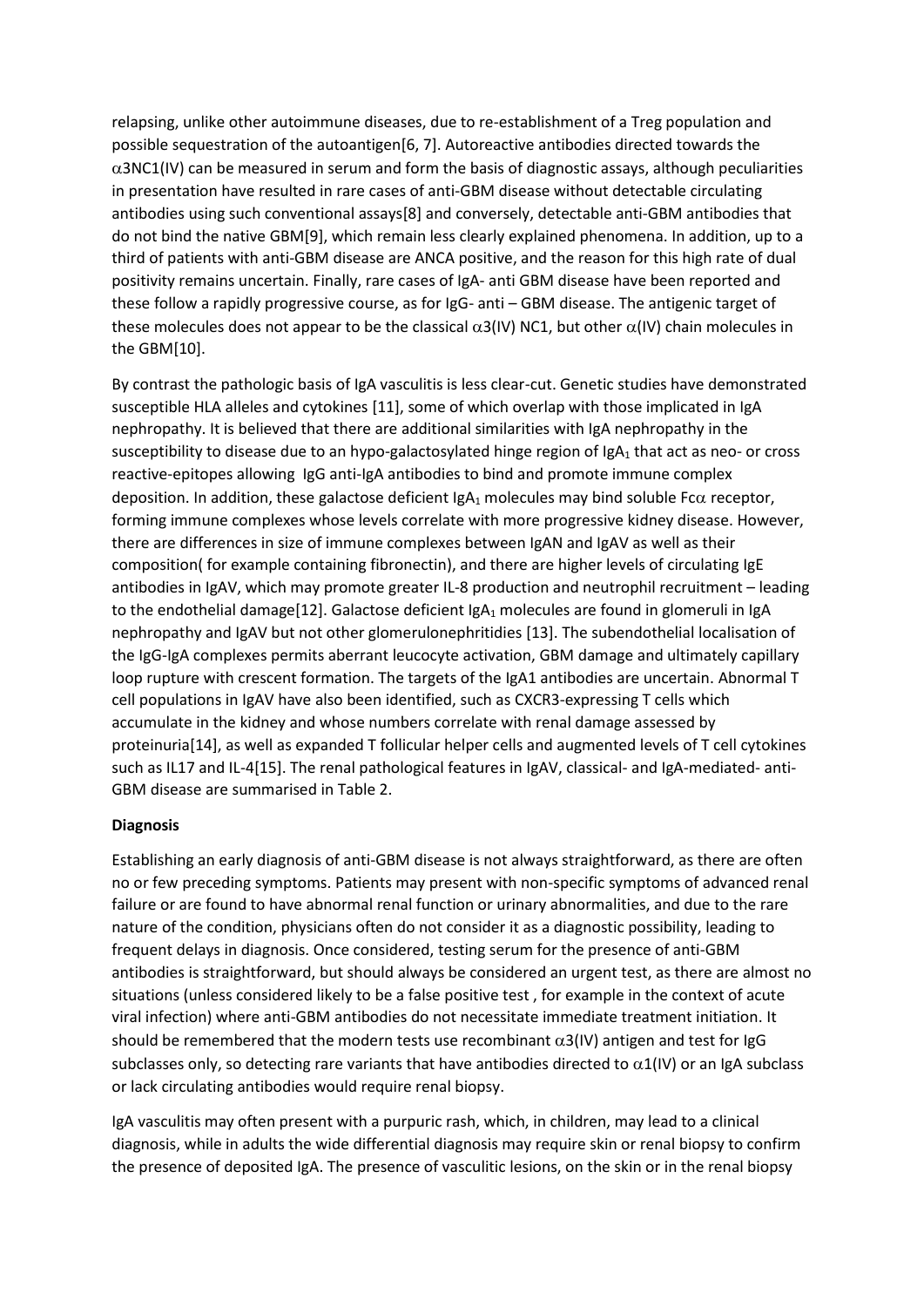suggests that this is IgAV rather than IgA nephropathy, although there is a degree of overlap, for example in cases of IgA nephropathy with crescents, but no cutaneous manifestations. The updated Chapel Hill consensus acknowledges that IgAV may, in some cases, be renal limited[1]. Perhaps the lower incidence of IgAV in adults compared to children leads to some diagnostic delay, as many primary care physicians may not consider a diagnosis of IgAV in adults. When it has been analysed there is good concordance in IgA between deposited Ig A in the skin and kidney[16].

#### **Management**

In view of the dysregulated autoimmune response to a self-antigen in anti-GBM disease, the basis of management is early institution of immunosuppression, to stop autoantibody production, attenuate autoreactive T cell responses and inhibit the glomerular-targeted innate immune responses that arise secondary to the autoantibody deposition (Table 1). This is achieved with high dose glucocorticoids and cyclophosphamide, although recent reports suggest benefit with rituximab and MMF in selected cases[17, 18]. Additional intensive plasmapheresis is used to rapidly eliminate autoantibodies and pro-inflammatory mediators, such as complement, and clotting factors known to promote endothelial damage. Despite these measures, and possibly as a result of the late presentation of disease, or the time taken for treatment to translate into halting leucocyte glomerular damage, up to 75% of patients in recent series present with end stage renal disease[19], requiring renal replacement therapy. Novel approaches using streptococcal enzymes cleaving of GBM-binding IgG currently in clinical trial, will test the theory that more immediate dissociation of IgG-mediated leucocyte activation may promote improved renal outcomes.

Although protocols based on these principles have been established for a number of years, they have not been subjected to more than one randomised trials of only 17 patients[20], and the ongoing IDES trial is testament to how a network of investigators can introduce new strategies in rare diseases.

While we believe that the basis of IgAV is also a dysregulated autoimmune response, with autoreactive T cells and the formation of IgA-IgG immune complexes, unlike other immune complex vasculitidies there is a paucity of evidence for short or long term benefits of immunosuppression, like in IgA nephropathy. Perhaps this is because therapeutic trials have been carried out mostly in children and there are few trials in adult patients, where the disease is associated with more renal damage. Despite a lack of convincing trial evidence, many physicians still use colchicine, glucocorticoids alone or in combination with immunosuppressants (including cyclophosphamide, azathioprine, and MMF) in the management of IgAV, although we remain uncertain if these provide additional benefit over conservative measures such as renin-angiotensin blockade. In the small trials that have been carried out addition of immunosuppressants (cyclophosphamide or MMF) to glucocorticoids provides no extra benefit with regards remission induction[21, 22], however, they appear to be superior to colchicine therapy alone[23]. In children, there are data suggesting glucocorticoid use results in a more rapid resolution of abdominal symptoms or arthropathy, and these are therefore often reserved for more symptomatic patients. In addition, in cohort studies of children and adults, plasmapheresis has been shown to be of benefit in treatment of IgAV[24, 25]. Recent data has demonstrated a resolution of symptoms with rituximab therapy, allowing a more rapid tapering of glucocorticoids[26]. A critical question that needs to be answered is, if IgAV is indeed responsive to immunosuppressive therapy and what the optimal protocol for its management is. This needs to be addressed in a randomised trial. Current KDIGO guidelines (Table 1) suggest treatment of IgAV in adults should be as for children, with renin-angiotensin blockade for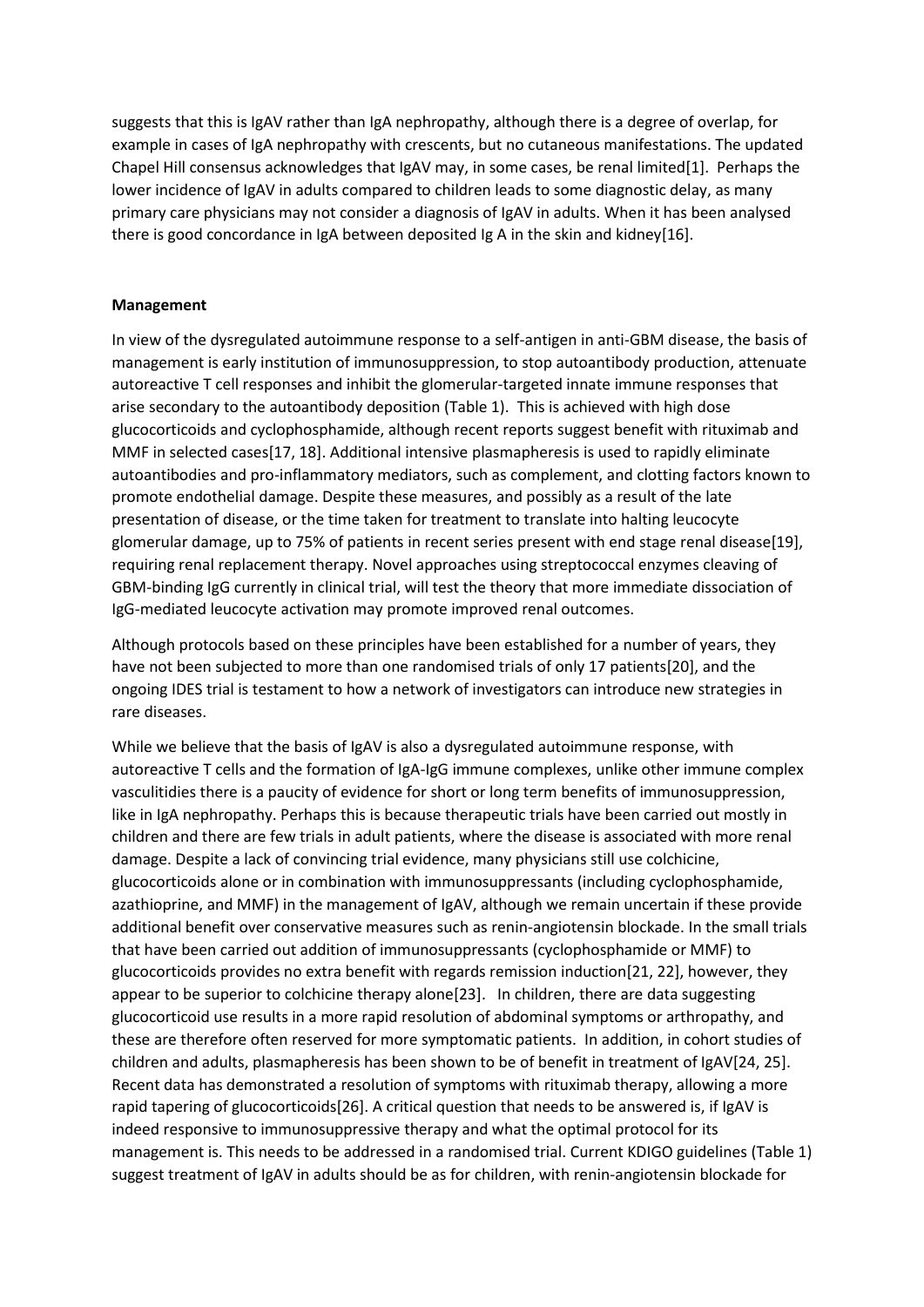those with proteinuria >0.5g/day and immunosuppression with glucocorticoids alone or with cyclophosphamide reserved for those with persistent proteinuria>1g/day and crescentic ( >50% glomeruli crescents) respectively.

## **Outcomes**

## **Renal function**

Renal outcomes in anti-GBM disease are generally poor unless disease is treated early while the patients still retain significant urine output. Anuric patients and those requiring dialysis at presentation are less likely to recover renal function[27]. However, in those that maintain urine output even in the presence of dialysis requirement there may be significant renal recovery.

In IgAV recent data suggest that the risk of developing ESRD is higher in older patients and our own data demonstrate that older patients present with more advanced renal disease but in those not requiring dialysis at presentation rates of renal decline are equal across all age groups( Staneway unpublished).

## **Future areas for investigation**

It is clear that renal outcomes can be poor in adults with either condition, and earlier diagnosis maybe helpful, especially in anti-GBM disease. The use of AKI alert systems which trigger a request for anti-GBM antibodies may provide a more rapid exclusion of this rare condition and rely less on the consideration of the physicians who may come to the diagnosis only when more advanced renal failure is achieved. The relation between IgAV and IgA nephropathy needs to be better investigated and the nature of the antigen(s) may be important in defining the pathogenesis of disease, especially given the HLA susceptibility, implicating T cell mediated B cell help. More interestingly, the basis for resolution or failure of progression of glomerular necrosis and crescents in IgAV contrasting with the progressive damage and lack of reversibility in anti-GBM disease may provide some better insights into mechanisms of glomerular inflammation.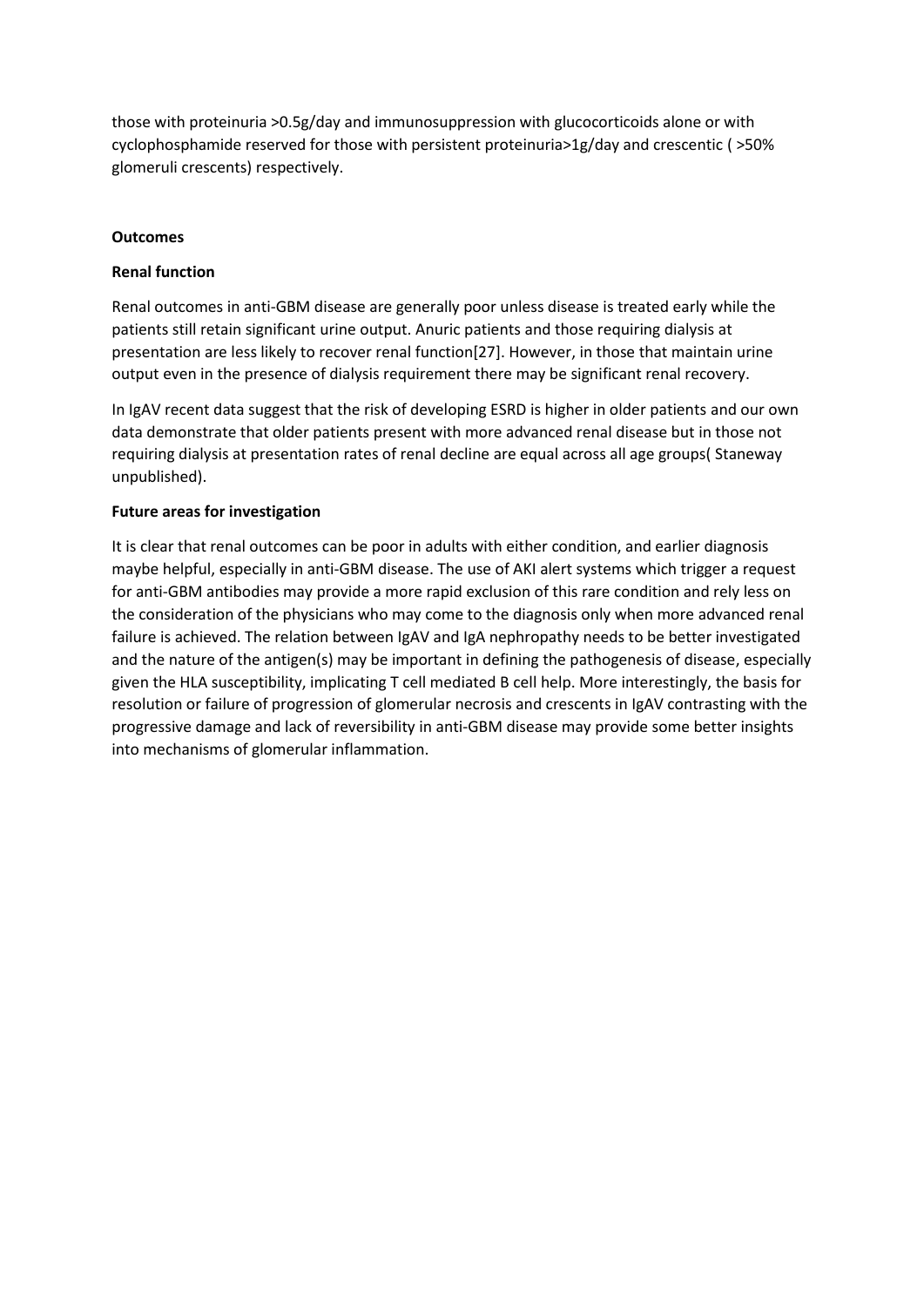Table 1. Current recommended management strategies

| IgAV                          | Anti-GBM disease                |  |
|-------------------------------|---------------------------------|--|
| Conservative care with        | Prophylaxis for bone, infection |  |
| analgesics and hydration in   | and gastric protection(         |  |
| mild cases                    | bisphosphonates, calcium/D3;    |  |
|                               | Co-trimoxazole; PPI or H2       |  |
|                               | blockade)                       |  |
| Proteinuria>0.5 g/day start   | Plasmapheresis 60 mls/Kg        |  |
| ACEI or ARB                   | daily until anti-GBM titre      |  |
| Persistent proteinuria > 1    | normalises                      |  |
| g/day start glucocorticoids   | High dose glucocorticoids (1    |  |
| Crescentic glomerulonephritis | $mg/Kg/day$ ; max 60 mg);       |  |
| consider addition of          | tapering and stopping after 6   |  |
| cyclophosphamide to           | months                          |  |
| glucocorticoids               | Oral cyclophosphamide 2-3 mg    |  |
|                               | /Kg, for three months           |  |
|                               |                                 |  |

Table 2. Comparison of renal pathology in IgAV, classical anti-GBM disease and IgA anti-GBM disease

| IgAV                          | Anti-GBM disease(IgG)        | IgA anti-GBM                   |
|-------------------------------|------------------------------|--------------------------------|
| Mesangial, capillary loop and | Linear GBM deposition of IgG | Linear GBM deposition of IgA   |
| perivascular galactose-       | and C <sub>3</sub>           | and C <sub>3</sub>             |
| deficient IgA1 deposition     | Fibrin deposition            | Bowman's capsule staining      |
| Endocapillary and mesangial   | High glomerular crescent     | Fibrin deposition              |
| proliferation                 | count, of similar ages       | High glomerular crescent score |
| Fibrin deposition             |                              | Concurrent IgAV reported       |
| Variable crescent count       |                              |                                |
|                               |                              |                                |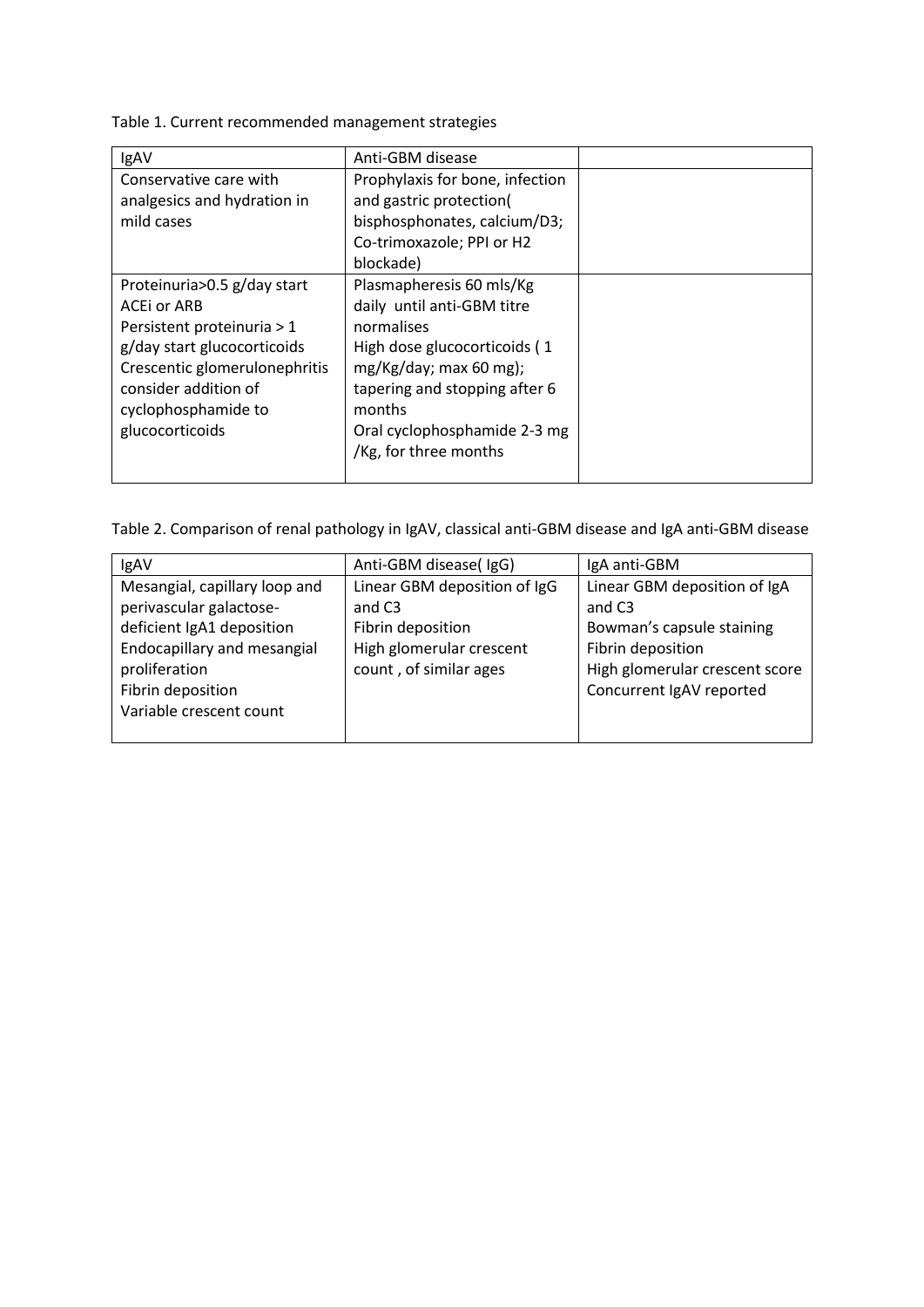# References

- 1. Jennette, J.C., et al., *2012 revised International Chapel Hill Consensus Conference Nomenclature of Vasculitides.* Arthritis Rheum, 2013. **65**(1): p. 1-11.
- 2. Henderson, S.R. and A.D. Salama, *Diagnostic and management challenges in Goodpasture's (anti-glomerular basement membrane) disease.* Nephrol Dial Transplant, 2018. **33**(2): p. 196- 202.
- 3. McAdoo, S.P. and C.D. Pusey, *Antiglomerular Basement Membrane Disease.* Semin Respir Crit Care Med, 2018. **39**(4): p. 494-503.
- 4. Pedchenko, V., et al., *Molecular architecture of the Goodpasture autoantigen in anti-GBM nephritis.* N Engl J Med, 2010. **363**(4): p. 343-54.
- 5. Ooi, J.D., et al., *Dominant protection from HLA-linked autoimmunity by antigen-specific regulatory T cells.* Nature, 2017. **545**(7653): p. 243-247.
- 6. Salama, A.D., et al., *Regulation by CD25+ lymphocytes of autoantigen-specific T-cell responses in Goodpasture's (anti-GBM) disease.* Kidney Int, 2003. **64**(5): p. 1685-94.
- 7. Cairns, L.S., et al., *The fine specificity and cytokine profile of T-helper cells responsive to the alpha3 chain of type IV collagen in Goodpasture's disease.* J Am Soc Nephrol, 2003. **14**(11): p. 2801-12.
- 8. Salama, A.D., et al., *Goodpasture's disease in the absence of circulating anti-glomerular basement membrane antibodies as detected by standard techniques.* Am J Kidney Dis, 2002. **39**(6): p. 1162-7.
- 9. Sadeghi-Alavijeh, O., et al., *Crescentic glomerulonephritis with anti-GBM antibody but no glomerular deposition.* BMC Nephrol, 2018. **19**(1): p. 228.
- 10. Antonelou, M., et al., *Binding Truths: Atypical Anti-Glomerular Basement Membrane Disease Mediated by IgA Anti-Glomerular Basement Membrane Antibodies Targeting the alpha1 Chain of Type IV Collagen.* Kidney Int Rep, 2019. **4**(1): p. 163-167.
- 11. Lopez-Mejias, R., et al., *Genetics of immunoglobulin-A vasculitis (Henoch-Schonlein purpura): An updated review.* Autoimmun Rev, 2018. **17**(3): p. 301-315.
- 12. Davin, J.C., I.J. Ten Berge, and J.J. Weening, *What is the difference between IgA nephropathy and Henoch-Schonlein purpura nephritis?* Kidney Int, 2001. **59**(3): p. 823-34.
- 13. Suzuki, H., et al., *IgA nephropathy and IgA vasculitis with nephritis have a shared feature involving galactose-deficient IgA1-oriented pathogenesis.* Kidney Int, 2018. **93**(3): p. 700-705.
- 14. Audemard-Verger, A., et al., *Recruitment of CXCR3(+) T cells into injured tissues in adult IgA vasculitis patients correlates with disease activity.* J Autoimmun, 2019. **99**: p. 73-80.
- 15. Liu, D., et al., *Distribution of circulating T follicular helper cell subsets is altered in immunoglobulin A vasculitis in children.* PLoS One, 2017. **12**(12): p. e0189133.
- 16. Kang, Y., et al., *Differences in clinical manifestations and outcomes between adult and child patients with Henoch-Schonlein purpura.* J Korean Med Sci, 2014. **29**(2): p. 198-203.
- 17. Syeda, U.A., N.G. Singer, and M. Magrey, *Anti-glomerular basement membrane antibody disease treated with rituximab: A case-based review.* Semin Arthritis Rheum, 2013. **42**(6): p. 567-72.
- 18. Mori, M., et al., *Anti-glomerular basement membrane disease treated with mycophenolate mofetil, corticosteroids, and plasmapheresis.* Clin Nephrol, 2013. **80**(1): p. 67-71.
- 19. Canney, M., et al., *Spatial and Temporal Clustering of Anti-Glomerular Basement Membrane Disease.* Clin J Am Soc Nephrol, 2016. **11**(8): p. 1392-9.
- 20. Johnson, J.P., et al., *Therapy of anti-glomerular basement membrane antibody disease: analysis of prognostic significance of clinical, pathologic and treatment factors.* Medicine (Baltimore), 1985. **64**(4): p. 219-27.